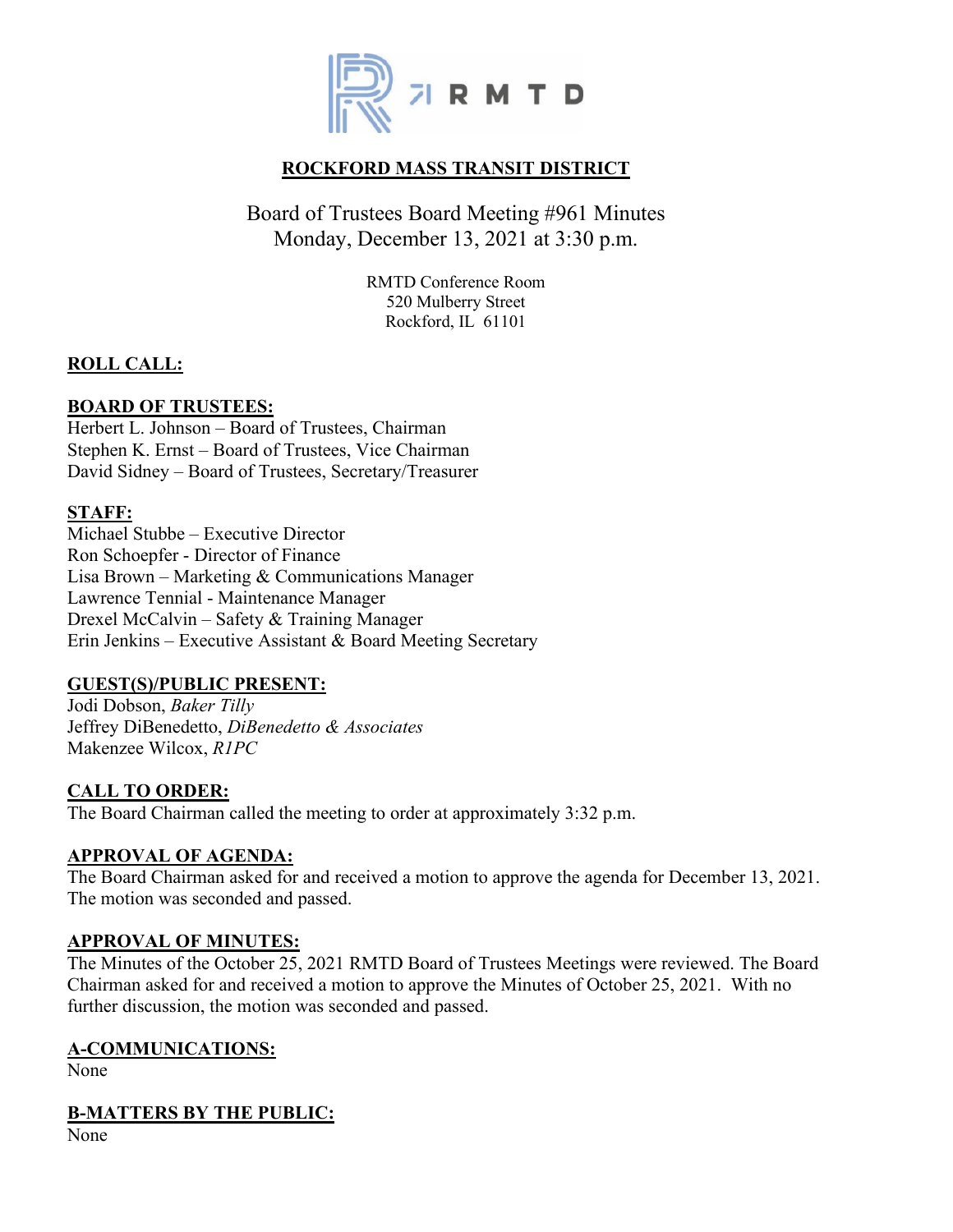# **C-REPORTS OF STANDING COMMITTEES:**

No Report

## **D-RECONSIDERATION OF OLD BUSINESS:** No Report

## **E-CONSIDERATION OF NEW BUSINESS:**

## E-1 EXECUTIVE DIRECTOR

## (a) Payment of Bills:

- Williams & McCarthy Services Rendered Through October 21, 2021
- AGHL Law Firm Services Rendered Though September 30, 2021
- The above payment of bill(s) was presented for the Board of Trustees review - Approval of Accounts Payable Invoices

The Accounts Payable Invoices totaling \$1,525,220.71 were presented for the Board of Trustees' review and approval. The Board Secretary/Treasurer asked for and received a motion to authorize the payment of the accounts payable invoices totaling \$1,525,220.71. With no further discussion, the motion was seconded and passed.

(b) Pension Portfolio Review as of December 7, 2021 and Pension Investment Statement of Accounts for: October, 2021

Mr. Jeff DiBenedetto presented the Portfolio Review Summary as of December 7, 2021. A discussion ensued regarding the Portfolio. The RMTD Pension Trust Statement of Account Summary for October, 2021 was also presented to the Board of Trustees for their review.

(c) Approval of Student & Veteran Free Ride Pilot Program

The Executive Director stated that last fall the Board approved the following RMTD Comprehensive Mobility Analysis General Recommendations, which were developed based on all the feedback we have received from our riders, our stakeholders and our own employees:

Promote a service that is responsive to changing community needs by decreasing travel times and expanding and enhancing operating hours; enhance operational procedures to support continue system development and enhance funding streams; ensure that all types of riders can easily navigate the system; and develop an infrastructure network that complements the service structure. Under Goal 3: Ensure that all types of riders can easily navigate the system, one of the short-term objectives identified was to provide user-friendly fare options through a strategy to a Expand free fare program for students and veterans.

Since that time, RMTD Staff has discussed the concept of initiating a free ride program for students and veterans with the City of Rockford, which agreed that it would fit with the City's various programs/initiatives and help reduce barriers to accessing opportunities for area youth along with barriers to accessing services for veterans in the community. As such, the City of Rockford has agreed to partner with RMTD to provide additional funding to offset the loss of farebox revenue in order to launch the program.

Free rides on the RMTD fixed route system for all student's grades K-12 who attend schools within the RMTD service area and a free ride pilot program for all area Veterans.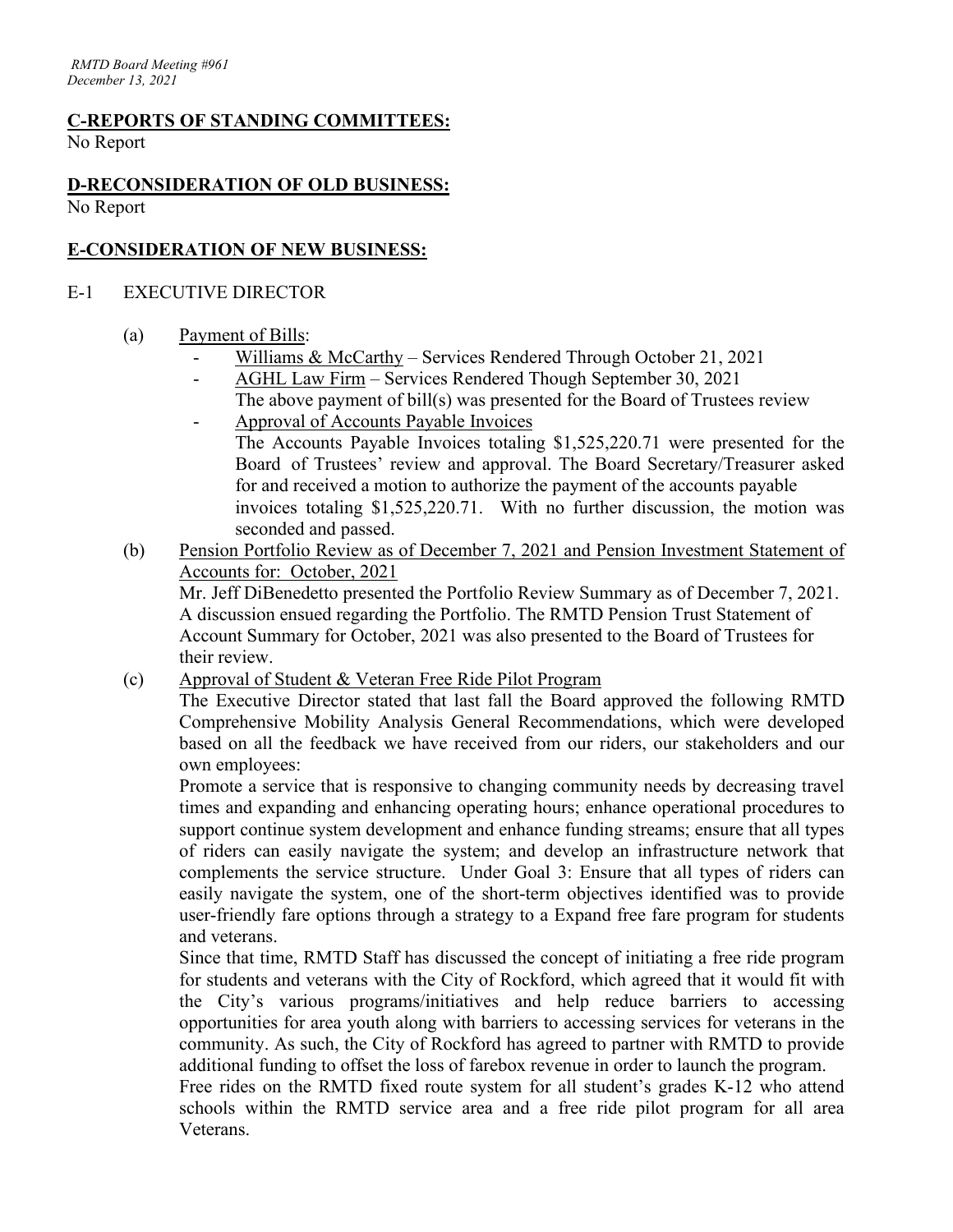The City of Rockford has agreed to partner with RMTD to provide additional funding to offset the loss of farebox revenue in order to launch the program. As a result, the program would be budget neutral.

#### Student Program

To welcome our students back to school from winter break, starting January 2, 2022, RMTD would offer free unlimited rides on any RMTD fixed-route bus at any time to all student's grades K-12 who attend schools within the RMTD service area.

To be eligible for the free ride program, students grade K-12 would need to present a valid area school ID or RMTD Student ID Card when boarding. An example of a valid area school ID is one that has been issued for the 2021-22 school year. For those families whose children's schools do not issue an ID card and who wish to take advantage of the program, a RMTD Student ID Card would be available at either the Downtown or Eastside Transfer Centers. Students boarding without a valid ID card would be required to pay the regular \$0.75 student fare.

## Veteran Program

Starting January 2, 2022, RMTD would offer free unlimited rides on any RMTD fixedroute bus at any time to all veterans within the RMTD service area who present their DD-214 or VA ID card when boarding. Additionally, a RMTD Veteran ID Card would be available at either the Downtown or Eastside Transfer Centers.

The Student and Veteran Free Ride program would be implemented as a one-year pilot program. Staff will evaluate and review the program over the pilot period and submit to the Board for continuation of the program at the end of the pilot period.

Staff requests the Board approve the Student and Veteran Free Ride Pilot Programs as outlined. The Secretary/Treasurer asked for and received a motion to approve the Student and Veteran Free Ride Pilot Program for one year. With no further discussion, the motion was seconded and passed.

#### (d) Approval of Permanent All Day Pass Program

The Executive Director stated last fall, the Board approved the following RMTD Comprehensive Mobility Analysis General Recommendations, which were developed based on all the feedback RMTD received from RMTD riders, RMTD stakeholders and RMTD employees: Promote a service that is responsive to changing community needs by decreasing travel times and expanding and enhancing operating hours; enhance operational procedures to support continual system development and enhance funding streams; ensure that all types of riders can easily navigate the system; and develop an infrastructure network that complements the service structure. Under Goal 3, it states to ensure that all types of riders can easily navigate the system, one of the short-term objectives identified was to provide user-friendly fare options through a strategy to offer an All-Day bus pass. The All-Day Pass was the first recommendation from the Mobility Analysis' Public Feedback Report (September 2019) that Staff proposed for adoption. The Board approved the All-Day Pass program in October 2019 as a 6-month pilot program beginning in December 2019. All Day passes were made available on the RMTD's Token Transit mobile fare payment application beginning in August 2020. Since implementation 2 years ago, the RMTD has waived fares for the majority of time due to the pandemic, which has delayed making a recommendation on the program. Staff now feels it has sufficient experience and data to make a recommendation to the Board. The All-Day Full Fare Pass is \$3.00 and the All-Day Half-Fare Pass is \$1.50. RMTD Staff requests the Board approve the All-Day Pass as a permanent fare program. The Vice Chairman asked for and received a motion to approve the All-Day Pass as a permanent fare program. With no further discussion, the motion was seconded and passed.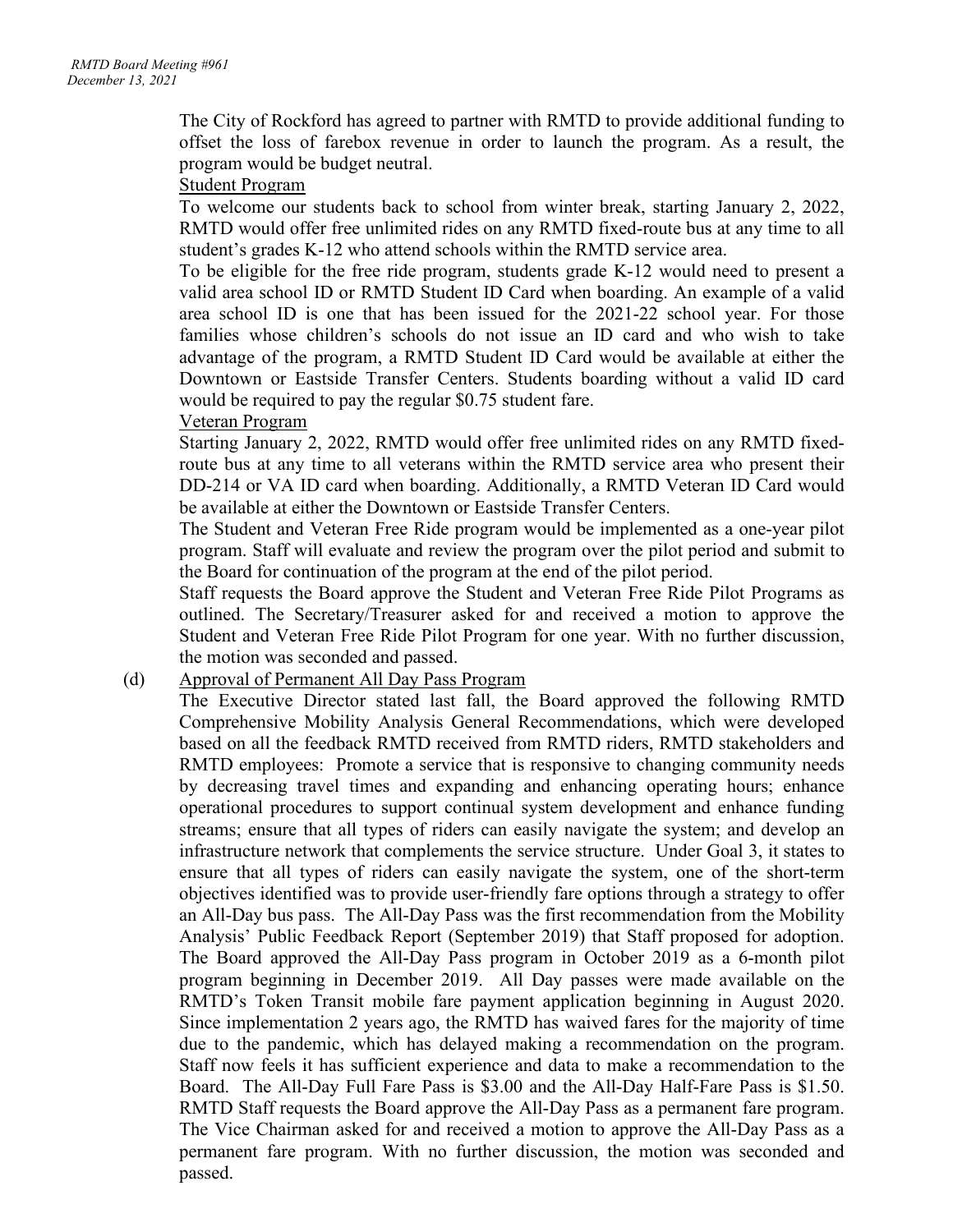## E-2 FINANCE

- (a) Approval of Fiscal Year End June 30, 2021 Audited Financial Statements Ms. Dobson of Baker Tilly reviewed the audit process and stated there is a hand-out which provides an overall audit summary and reviewed the overall results. She stated the financial statements and related controls are RMTD managements' responsibility and it is Baker Tilly's responsibility to design and perform tests to obtain reasonable assurance. She added the financial statements give a fair presentation of the financial position and operations of RMTD. Ms. Dobson stated GASB No. 84 implemented resulting in the pension plan being reported as a fiduciary activity in the District financial statements. Ms. Dobson stated there was no material compliance findings related to audit required by the Uniform Guidance and RMTD is in compliance with the federal grant funding agreements. Ms. Dobson added there were no findings related to IDOT funding. Ms. Dobson reviewed some of the financial highlights. Ms. Dobson reviewed the recommendations made to RMTD for this year and provided prior year updates. Ms. Dobson stated the overall audit went well and management was very helpful. Ms. Dobson noted along with the Fiscal Year End 2021 Audit, an audit of the RMTD Pension Fund was also performed for the years ended June 30, 2021 and 2020. The Vice Chairman asked for and received a motion to accept and approve the RMTD Fiscal Year End June 30, 2021 Audit presented by Baker Tilly. With no further discussion, the motion was seconded and passed.
- (b) Approval of Unaudited Financial Statements for September & October 2021 The Executive Director presented the unaudited Financial Statements for September & October, 2021 for the Board's review. The Vice Chairman asked for and received a motion to approve the unaudited financial statements for September & October, 2021. With no further discussion, the motion was seconded and passed.

## E-3 OPERATIONS

(a) Fixed Route & Demand Response Ridership Statistics Report for October, 2021 The Executive Director presented and reported on the Fixed Route & Demand Response Ridership Summary for the month ending October, 2021.

## E-4 MAINTENANCE - VEHICLES & FACILITIES

- (a) Report on Fixed Route Buses & Paratransit Vehicles for November, 2021 The Executive Director presented the report on fixed route buses and paratransit vans for November, 2021.
- E-5 HUMAN RESOURCES
	- (a) RMTD Claims History for October, 2021 The Executive Director presented the claims history for October, 2021.

## E-6 MARKETING

- (a) Approval of Advertising Contract(s) The Marketing & Communications Manager presented the following advertising contracts for Board approval:
	- MacCloskey Kesler & Associates
	- Black and Jones Law Office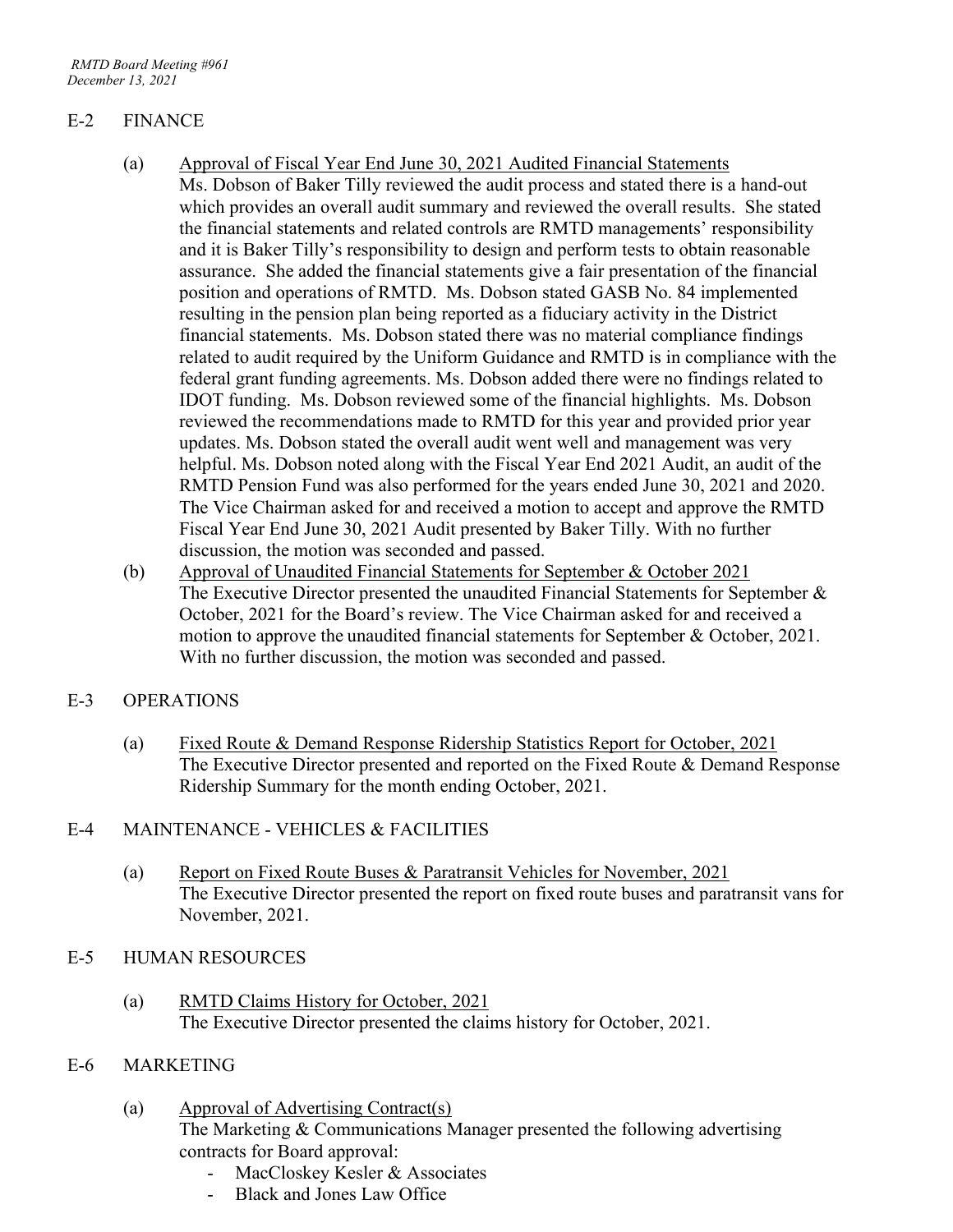- Goodwill Industries
- River Bluff Nursing Home
- Crusader Community Health
- Country Financial Investment Services

The Board reviewed the advertising contract(s) noted above. The Board Secretary/Treasurer asked for and received a motion to approve all of the advertising contract(s). With no further discussion, the motion was seconded and passed.

(b) Special Service Request(s) and/or Communications

The Marketing & Communications Manager presented the following Special Service Request for Board approval:

- Mission of Mercy (July 22-23, 2022)
- Children's Home & Aid Stuff The Bus Event (April 7-9, 2022)

The Board reviewed and discussed the Special Service Request(s). The Board Secretary/Treasurer asked for and received a motion to approve the special service request(s) for: Mission of Mercy and Children's Home & Aid Stuff the Bus Event.With no further discussion, the motion was seconded and passed.

The Marketing & Communications Manager stated Mr. Brad Roos provided a thank you email to the her, Executive Director and the Board of Trustees regarding RMTD's support for the GreenTown Conference and provided some highlights from the event.

## E-7 GRANTS

The Executive Director provided the Board with a brief update on grant projects.

## E-8 RISK MANAGEMENT

(a) Risk Management Update Report – November, 2021 The Risk Management Update Report from November, 2021 was presented to the Board for their review.

## E-9 OTHER BUSINESS

- (a) RMTD Facility Evaluation and Master Plan Update The Executive Director stated he and staff continue to work with the Consultants to keep the process moving forward. The Executive Director stated he will continue to update the Board as the process moves forward
- (b) RMTD Comprehensive Mobility Analysis Update The Executive Director stated there continue to be productive sessions and weekly calls with the Consultants regarding the Mobility Study. The Executive Director stated he will continue to update the Board as the process moves forward

## E-10 NEXT MEETING SCHEDULE

The next RMTD Board of Trustees meeting will be on Monday, January 24, 2022 at 3:30 PM.